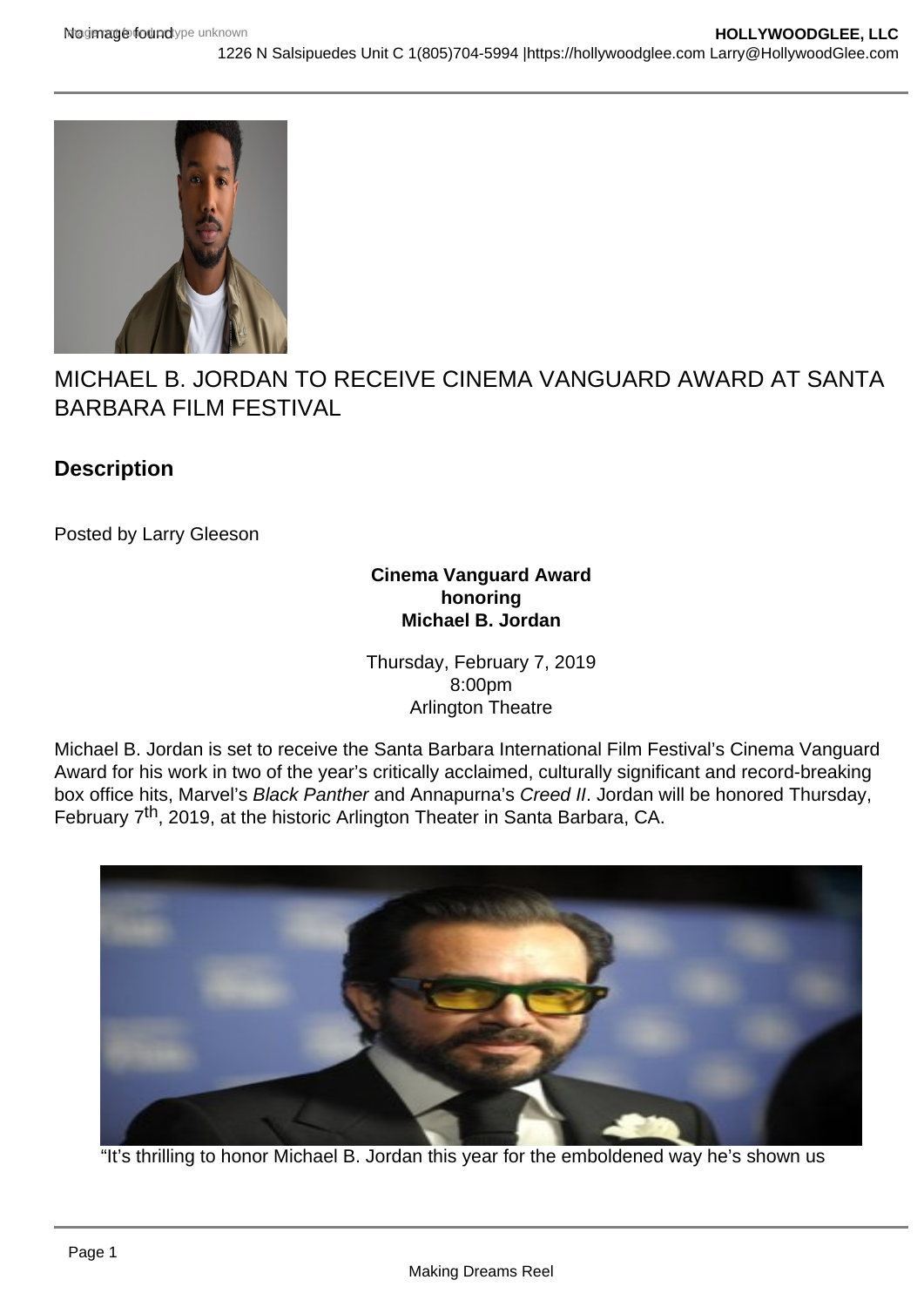what it means to be a movie star for the  $21^{st}$  century – mixing sensitivity with swagger, choosing important material that remains full of integrity yet become world phenomenon, and forging a cinematic partnership with visionary director Ryan Coogler," says Roger Durling, Executive Director, Santa Barbara International Film Festival.

Jordan first garnered industry-wide attention for his breakout role in Fruitvale Station, his first collaboration with Ryan Coogler. In 2016, Jordan launched his own production company, Outlier Society Productions, with a multiyear first-look deal with Skydance Media. In 2018, Jordan returned to the silver screen as the tormented and revenge driven Erik Kilmonger in Marvel and Disney's Black Panther which ignited a cultural movement and went on to become the 9<sup>th</sup> highest growing film of all time at \$1.3 Billion among other accolades. Additionally, Jordan got back into the producer's seat for the highly anticipated sequel Creed II, which broke the box-office record for highest grossing Thanksgiving opening, where he also returned to his starring role as Adonis Creed. Earlier this year, Jordan was also instrumental in implementing a broad diversity and inclusion policy which has been adapted by Warner Media for all productions from HBO, Warner Bros. and Turner.

The Cinema Vanguard Award recognizes actors who have forged their own path, taking artistic risks and making a significant and unique contribution to film. Previous honorees include William DeFoe, Casey Affleck, Michelle Williams, Rooney Mara, Eddie Redmayne, Felicity Jones, Martin Scorsese, Leonardo DiCaprio, Amy Adams, Jean Dujardin, Bernice Bejo, Nicole Kidman, Peter Sarsgaard, Christoph Waltz, Vera Farmiga, Kristin Scott Thomas, Stanley Tucci and Ryan Gosling.

# [Tickets Here](https://givebox.com/1035)